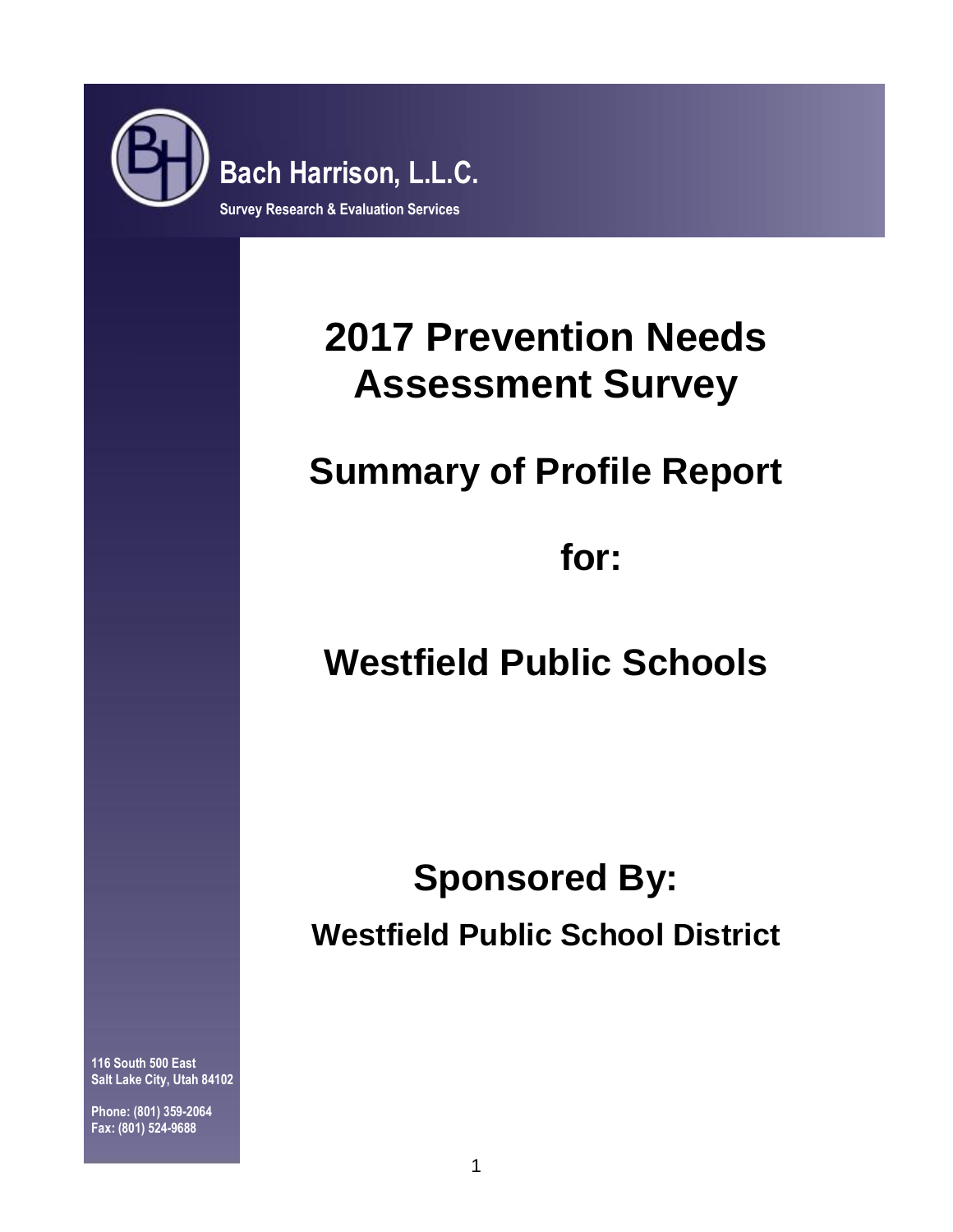This report presents a brief summary of the Westfield Public Schools Profile Report compiled from the 2017 administration of the Prevention Needs Assessment (PNA). Readers are strongly encouraged to examine the full Profile Report for more information and a better understanding of the data.

# **Participants**

The Westfield Public Schools PNA included a survey of students in the 8<sup>th</sup>, 10<sup>th</sup> and 12<sup>th</sup> grades. A total of 951 surveys were found to be valid and honest. The male students totaled 48.0% of those surveyed and  $52.0\%$  were female. The  $8<sup>th</sup>$  grade students contributed 35.0% of the utilized surveys, the  $10<sup>th</sup>$  grade students contributed 35.1%, and the 12<sup>th</sup> graders contributed 29.9%. Students who identified themselves as White contributed 80.3% of the surveys, Hispanic 7.2%, Asian 3.6%, African American 2.0%, Native American 0.7%, Pacific Islander 0.3%, and Multi-Racial or Other 5.8%.

# **Alcohol, Tobacco, and Other Drug Use**

# **Alcohol - Lifetime and 30-day Use:**

Alcohol is by far the most-used substance in all grades, with 42.7% of students overall having experimented with drinking, and 27.0% overall using it more regularly. Lifetime alcohol use is viewed to be a measure of experimental use and past-month use is viewed to be a measure of more regular use.

For lifetime alcohol use, the  $12<sup>th</sup>$  grade reported the highest rate of drinking with 65.6%, 4.4 points higher than the national average from Monitoring the Future (MTF.) The 10<sup>th</sup> grade had 46.1% (2.7 points higher than MTF) and  $8<sup>th</sup>$  graders reported 20.1% experimenting with alcohol, which was 2.7 points lower than national rates. It was also the most-reported substance in each grade that young people said they had tried at least once.

For past-month alcohol use, the pattern is similar to lifetime use as might be expected, but at a lower rate. Data show the  $12<sup>th</sup>$  grade at 47.0% using alcohol in the last 30 days, quite a bit above the MTF rates at 14.2 points higher. The  $10<sup>th</sup>$  grade was 7.3 points higher than the national norm at 27.2% and the  $8<sup>th</sup>$  grade also reported higher rates than their counterparts nationwide at 9.8% (2.5 points above MTF rates.)

With alcohol use trending higher in Westfield than among other students across the country in both lifetime (42.7%, 0.8 points higher than MTF) and 30-day (27.0%, 7.2 points higher than MTF) use, this will be an area to pay close attention to with any prevention efforts. Of the children in the area who experiment with drinking, roughly more than half of those (and as high as  $71.6\%$  of those in the  $12<sup>th</sup>$  grade) pick up the habit.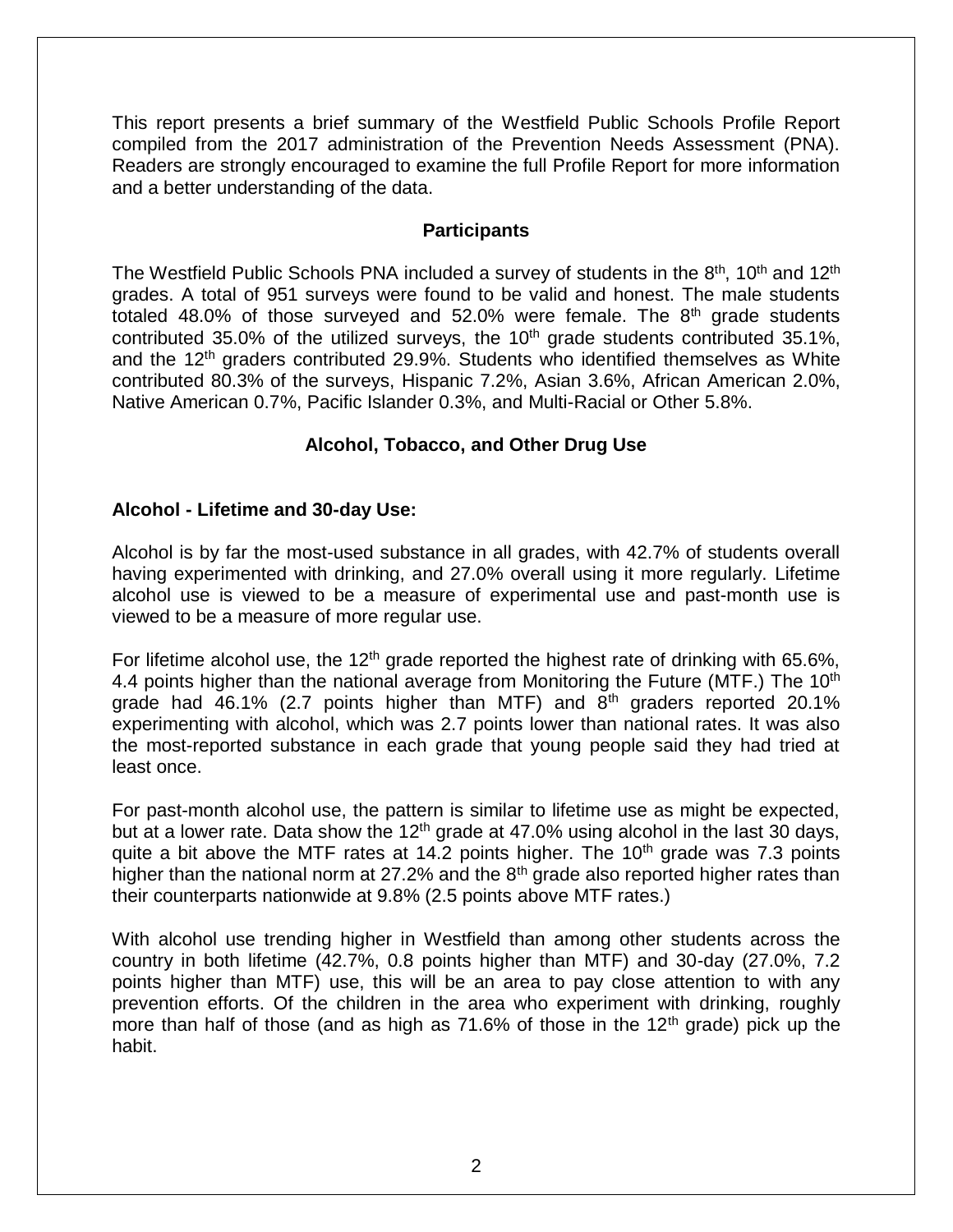# **Alcohol - Binge Drinking:**

PNA Survey data show that 4.4% of  $8<sup>th</sup>$  graders reported binge drinking (consuming 5 or more drinks in a row) in the past two weeks; however, binge drinking in Westfield roughly triples with each successive grade surveyed with the  $10<sup>th</sup>$  grade reporting 12.8% of survey participants binge drinking, and the  $12<sup>th</sup>$  grade indicating a rate of 30.3%. The overall rate of binge drinking for 2017 was 15.1%.

All scores were significantly higher than national averages, with the  $12<sup>th</sup>$  grade being nearly double what would be expected. What the data conclude in this particular category is that when youth in Westfield are drinking, a majority of regular drinkers are also having several drinks in one setting, increasing the risk of concerning outcomes associated with that behavior.

# **Cigarettes:**

Unlike alcohol use, cigarette smoking in Westfield is well below the national average among all grades for both lifetime and 30-day rates. While still among the top three substances that young people experiment with, cigarettes have fallen to third with only 11.6% of students overall trying smoking. The grade with the highest lifetime rate use remains  $12<sup>th</sup>$  grade with 20.3% (8 points lower than MTF), followed by  $10<sup>th</sup>$  grade at 10.8% (6.7 points below MTF) and 8th grade at 4.8% (5 points below MTF.)

When it comes to more regular smoking, Westfield only reports 3.2% of students surveyed using cigarettes in the past month (2.7 points below the national average) and among  $12<sup>th</sup>$  graders (5.5%), smoking cigarettes isn't even among the top three substances used regularly falling 1.2 points behind chewing tobacco in terms of popularity. Even students who do smoke with some degree of regularity don't seem to be developing a severe habit of nicotine use with less than one percent of those surveyed smoking ½ a pack of cigarettes or more per day.

# **Marijuana:**

Typically the 12<sup>th</sup> grade shows the highest rate of use across most, if not all, substances. However, marijuana is one drug in which 10<sup>th</sup> grade use comes very close to 12<sup>th</sup> grade use rates in Westfield. Marijuana use rates remain the lowest in  $8<sup>th</sup>$  grade (11.3% lifetime, 8.3% 30-day), but the past-month rate for this age group is 2.9 points higher than MTF for  $8<sup>th</sup>$  graders across the country.

The 10<sup>th</sup> grade has the most striking numbers, though  $(32.7\%$  lifetime, 20.8% 30-day) with both rates higher than national norms. They only lag slightly behind the  $12<sup>th</sup>$  grade students' use rates (40.7% lifetime, 23.4% 30-day), which is atypical for most other areas. It appears from the data that in Westfield, MA marijuana use sees a stronger rise earlier among high school students and they maintain these rates as they progress through to senior year.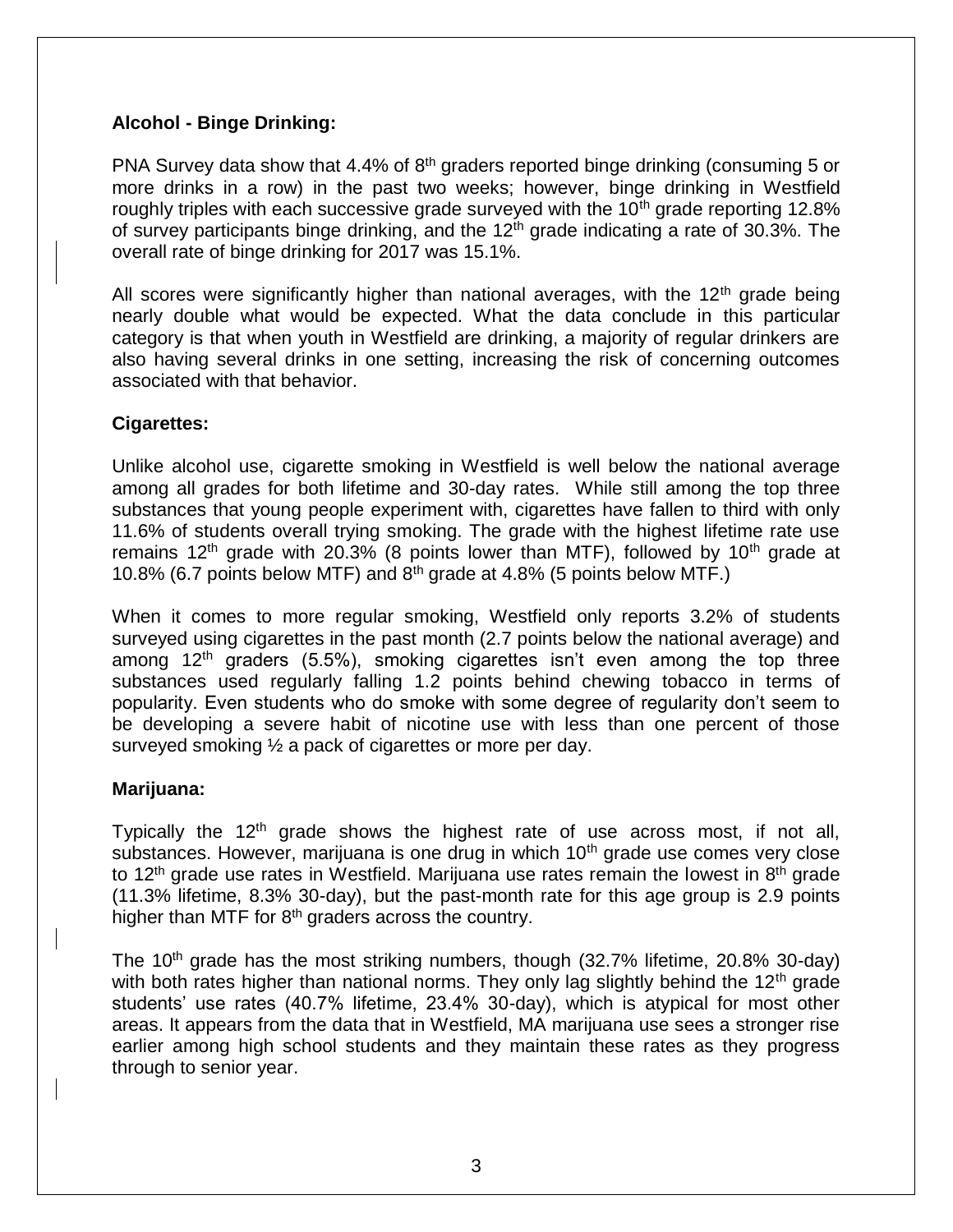Higher 30-day use rates in all grades indicate that, of the students who use marijuana, more become regular users than in other parts of the country. It is easily the second most popular drug of choice for students in Westfield as well.

# **Inhalants:**

Inhalant use is often most prevalent in younger grades due to the easy availability of products in the home or for purchase at most stores and the increased difficulty for students at that age to obtain more illicit substances.

In the 8<sup>th</sup> grade, 56.3% of students believed it would be "Sort of Hard" or "Very Hard" to obtain alcohol, and even greater numbers thought they would have the same level of difficulty getting other illicit drugs (91.9%) or marijuana (63.8%). Students in the  $10<sup>th</sup>$ grade found getting ATODs much easier with only 41.7% reporting it would be "Sort of Hard" or "Very Hard" to get alcohol, 82.7% for other illicit drugs, and 41.4% for marijuana. By the time students reach  $12<sup>th</sup>$  grade, these numbers drop to 31.0% for alcohol, 74.6% for other drugs and only 36.4% thought they might have some difficulty obtaining marijuana.

Westfield School District is a bit of an anomaly in that inhalant use peaks in the  $10<sup>th</sup>$ grade (5.4% lifetime, 1.3% 30-day) and remains higher in  $12<sup>th</sup>$  grade (4.4% lifetime, 0.4% 30-day) than in  $8<sup>th</sup>$  grade (2.5% lifetime, 0.3% 30-day). It may be that other factors besides accessibility are driving inhalant use among older Westfield students.

# **Heroin, Cocaine and Methamphetamine:**

In regard to heroin use, a positive statistic is that no  $8<sup>th</sup>$  graders report using the drug. This is not out of the ordinary, even though it is slightly lower than Monitoring the Future numbers. What is remarkable and may need addressing is the fact that in  $10<sup>th</sup>$  and  $12<sup>th</sup>$ grades, as well as overall, heroin use outpaces national rates.

This pattern is echoed with cocaine and methamphetamine as well, with  $8<sup>th</sup>$  graders reporting zero use, but 12<sup>th</sup> grade and especially 10<sup>th</sup> grade showing higher-thanaverage use rates in some areas.  $10<sup>th</sup>$  grade lifetime use rates of Heroin (0.9%) and  $12<sup>th</sup>$ grade lifetime use rates of Heroin (2.6%), Methamphetamine (1.9%) and Cocaine  $(5.2%)$  are all above the norm and 30-day rates for the 10<sup>th</sup> grade of Heroin (1.0%), Cocaine (0.6%) and Methamphetamines (0.3%) also score higher than the MTF, as do  $12<sup>th</sup>$  grade 30-day use rates for Heroin (1.1%), Cocaine (1.9%) and Methamphetamine  $(0.4\%)$ .

While these percentages may seem like a low portion of the total students in the district, they represent use that in some cases is more than double the national average and due to the devastating nature of these harder drugs should not be ignored. The absence of use in the  $8<sup>th</sup>$  grade points to the period between  $8<sup>th</sup>$  and  $10<sup>th</sup>$  grade as a key time for intervention before students start to experiment with these substances.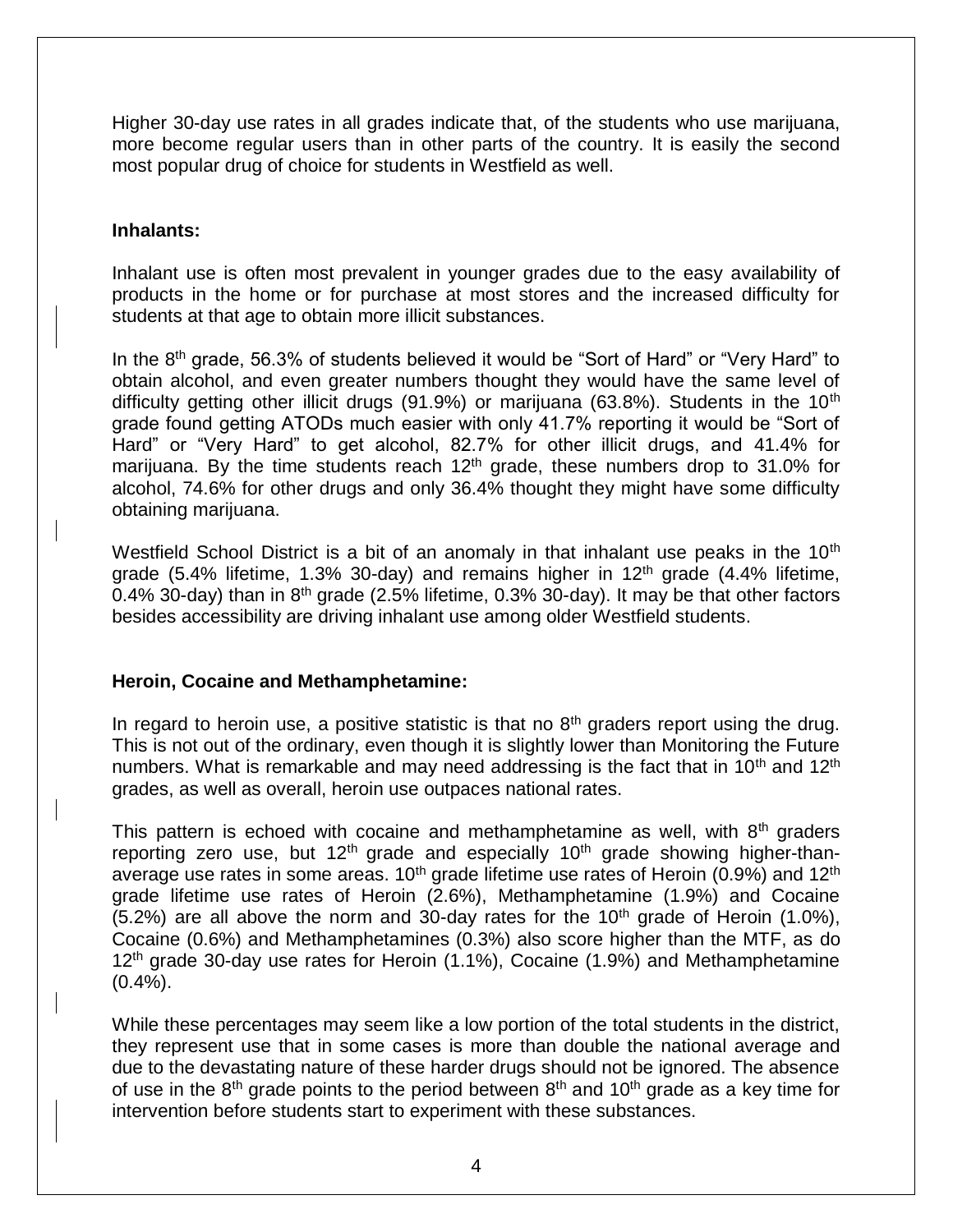#### **Energy Drinks:**

Although there is currently no MTF data on energy drink use, it is common to see high rates of use of these highly available and heavily marketed beverages among teens. This does not seem to be the case in the district with less than half of students reporting drinking energy drinks regularly – in fact, in the  $12<sup>th</sup>$  grade alcohol is more popular.

# **Antisocial Behavior**

Overall, antisocial behavior in Westfield is quite low with the highest score for students who reported being drunk or high at school being just above 10 percent. All overall scores were below national rates with some like "Attacked Someone with the Idea of Seriously Hurting Them" (5.9%) and "Been Arrested" (2.4%) falling below half the BH Norm for youth in the United States at large.

One area outpacing the national average is "Been Drunk or High at School" in the 10<sup>th</sup> grade. A total of 16.0% of Westfield  $10<sup>th</sup>$  graders reported engaging in this behavior in the past year, while only 14.7% of youth nationwide said they did the same. This coincides with the higher ATOD use numbers reported above, but provides the additional detail that this drug use continues even as these students attend school.

Other areas surpassing the BH Norm by at least a full percentage point in the  $10<sup>th</sup>$  grade were "Sold Illegal Drugs" (8.2%, 1 point above BH Norm), and in the  $12<sup>th</sup>$  grade, "Carried a Handgun" (6.8%) was 1.3 points higher than the BH Norm.

#### **Gambling**

According to student responses, gambling is not very widespread in Westfield School District. Only 30.7% of students in all grades combined admitted to any type of gambling behavior in the past year compared with 44.3% of youth nationwide. All types of gambling fell below the BH Norm in  $8<sup>th</sup>$  and 10<sup>th</sup> grades, but in the 12<sup>th</sup> grade gambling on the Internet (6.3%), playing the lottery (33.5%), betting on video poker (5.9%) and betting on horses (7.1%) all scored above average.

The most popular gambling activities overall were playing the lottery (19.1%), betting on sports (12.4%), and betting on cards (8.6%), which is consistent with the most popular gambling activities among students in other areas of the country.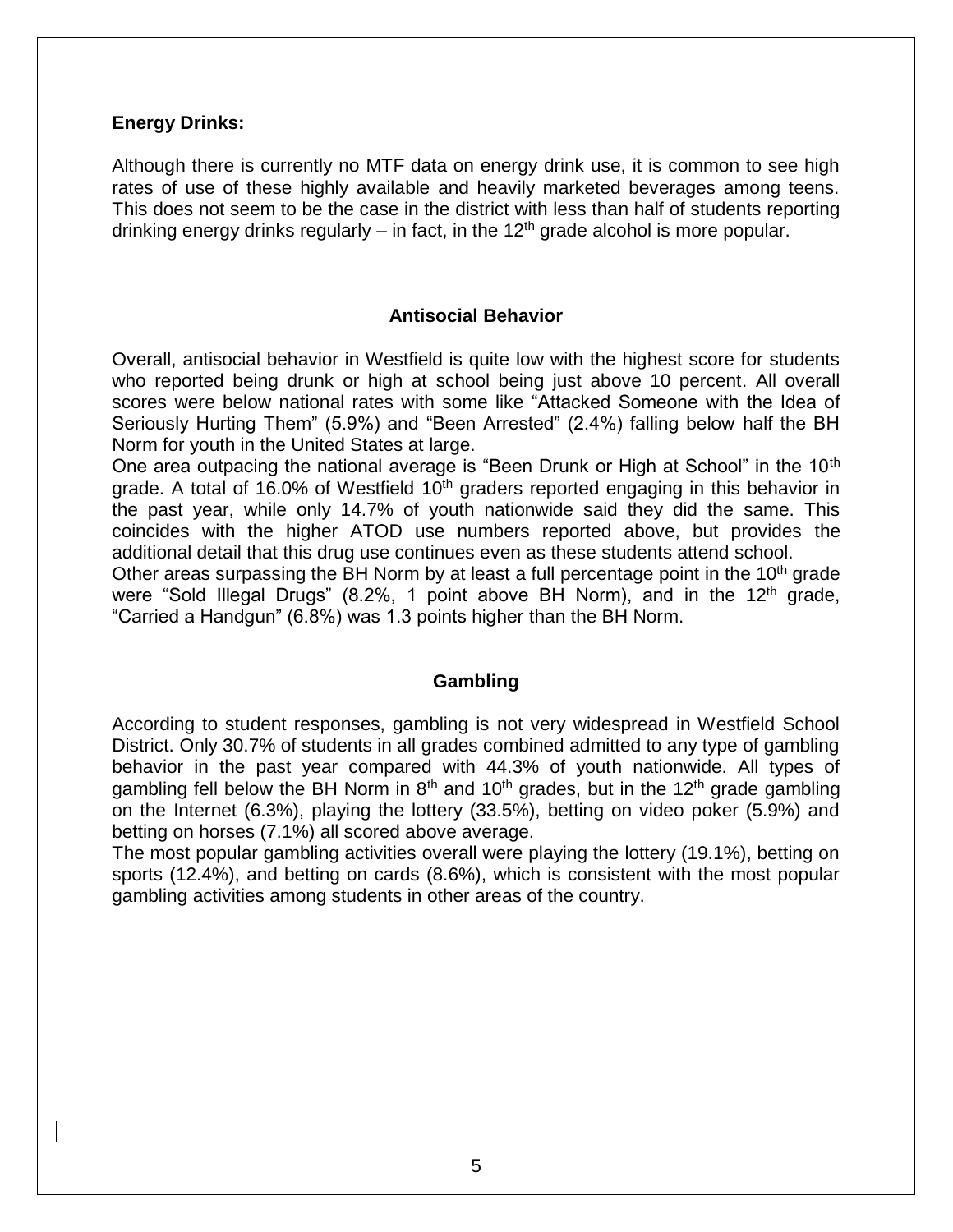#### **Risk Factors**

Youth in Westfield School District show variation in the degree to which they possess risk factors compared to the 8-state norm. The reader is encouraged to examine the Profile Report for more detailed information in these areas for a better understanding of the data; the data is often better understood by looking at the risk factor profile charts. The percentage of high-risk youth (defined as the percentage of students who have more than a specified number of risk factors operating in their lives –8 or more in the 8th grade, and 9 or more in the 10<sup>th</sup> & 12<sup>th</sup> grades) is at a low in 8<sup>th</sup> grade (41.7%) but it is somewhat higher than the 8-state norm of 36.7%. Students in the  $10<sup>th</sup>$  and  $12<sup>th</sup>$  grades are also above the 8-state norm for youth identified as high risk at a rate of 47.0% for Westfield 10<sup>th</sup> graders and 47.5% of Westfield 12<sup>th</sup> graders. For easy reference, the risk factors are outlined in this summary in Table 1.

#### **Community Domain:**

There are only two scales in the Community Domain: "Laws & Norms Favor Drug Use" and "Perceived Availability of Drugs." All scale scores for "Perceived Availability of Drugs" were below the BH norm and consistently showed about 30% of students at risk. Conversely, overall scores for students at risk for "Laws & Norms Favor Drug Use" were higher than the norm (49.1%, 5.7 points above the BH Norm) as well as scores for the  $10<sup>th</sup>$  grade (48.4%, 6.1 points higher) and  $12<sup>th</sup>$  grade (60.2%, 12.1 points higher.)

# **Family Domain:**

The 10<sup>th</sup> grade scored as most at-risk out of all three grades surveyed in two-thirds of the scales in the Family Domain: "Parent Attitudes Favor Antisocial Behavior" (48.8%), "Parent Attitudes Favor Drug Use" (46.5%), "Family Conflict" (43.1%), and Exposure to Adult Antisocial Behavior" (41.2%). When examining the higher use rates and problem behavior rates in the  $10<sup>th</sup>$  grade, it is worth noting the sizable majority of scales that this grade showed the most students at risk in both the Family Domain and in the Peer-Individual Domain discussed below.

The other two scale scores showed the  $12<sup>th</sup>$  grade as most at-risk for "Poor Family Management" (40.2%) and "Sibling Drug Use" (42.7%).

Only one scale showed across-the-board higher than average scores of being at risk: "Parent Attitudes Favor Drug Use", however on a positive note, this was the only scale to score higher than the BH Norm among students overall.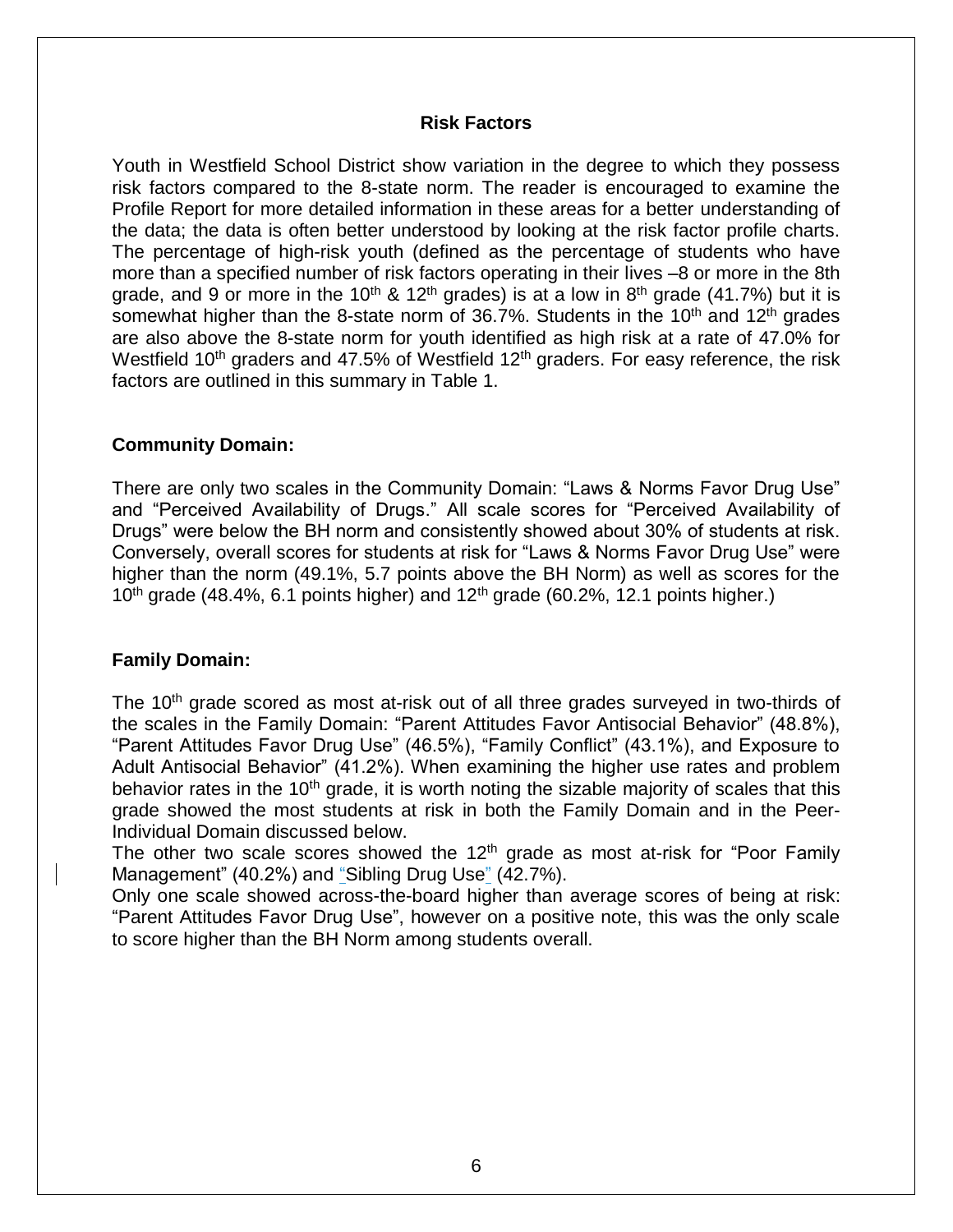# **School Domain:**

For each of the scales in the School Domain, the  $12<sup>th</sup>$  grade exhibited the highest scores, both in "Academic Failure" (44.0%) and "Low Commitment to School" (58.2%). Scores for "Low Commitment to School" were also higher than the BH Norm overall and for each grade surveyed. The  $8<sup>th</sup>$  grade scored 55.0% at risk, 9.9 points higher, the 10<sup>th</sup> grade scored 49.4%, 8.3 points higher, and the  $12<sup>th</sup>$  grade's score of 58.2% was 16.1 percentage points higher than the norm.

# **Peer-Individual Domain:**

Examining the results for the Peer-Individual Domain, two areas stand out and bear some discussion. The first, "Perceived Risk of Drug Use," relates closely to the alcohol and drug use statistics cited earlier in this report. When students don't feel using these substances poses a significant risk to their health or well-being, they are more likely to try them. The percentages of students scoring as at-risk in this particular scale were close to or well above 50% ranging from 49.7% in the  $8<sup>th</sup>$  grade to 72.8% in the 10<sup>th</sup> grade. The 10<sup>th</sup> grade also had the largest difference over the BH Norm of 20.9 points. These scores point to a lack of understanding among Westfield students of the dangers of drug and alcohol abuse.

The PNA Survey asks students to indicate how risky they feel it is to use certain substances. These questions feed into the "Perceived Risk of Drug Use" risk factor scale and determine the percent of students who are at-risk due to this issue. When asked about how much risk of harming themselves an individual takes when using different substances, fewer than half (42.9%) saw "Great Risk" in drinking alcohol regularly, the same with binge drinking (43.6%). For marijuana use, only 15.9% saw trying marijuana as a "Great Risk," occasional marijuana smoking only increased the number to 24.7%, and regular marijuana use was only seen as a "Great Risk" by 32.8% of students.

Compare this with 65.9% of students seeing "Great Risk" in smoking one or more packs of cigarettes in a day or 63.5% feeling the same way about using prescription drugs that have not been prescribed to them. Use for these two substances was extremely low, coinciding with the students' view that they represent a detriment to their health. One challenge for prevention efforts in the district will be to instill a similar respect for the dangers of marijuana and alcohol.

The second scale in which scores were higher than the BH Norm overall and for all grades was "Rewards for Antisocial Behavior." Both  $10<sup>th</sup>$  and  $12<sup>th</sup>$  grades had the same percentage of students at risk (55.0%) and the 8<sup>th</sup> grade followed closely with 48.3%. It is interesting that with Westfield's scores on this scale, the greatest disparity between the scores in the district and the scores nationwide were in the  $8<sup>th</sup>$  grade (48.3%, 13.2) points higher than the BH Norm) and trending downwards in each successive grade surveyed with the 10<sup>th</sup> grade being 8.3 points higher and the 12<sup>th</sup> grade just 3.5 points higher than average.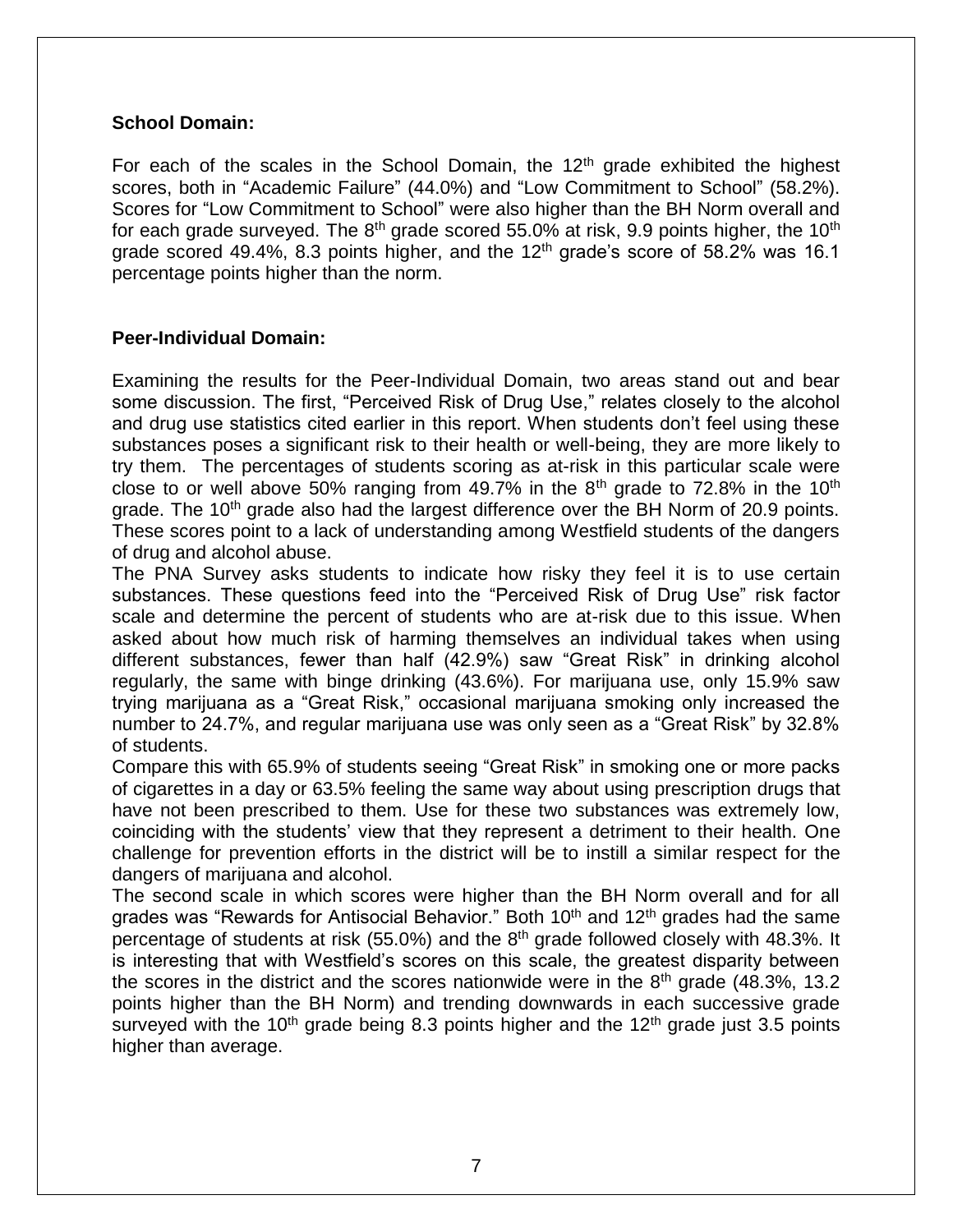# **Protective Factors**

The percentage of youth with high protection (defined as youth who have more than five protective factors operating in their lives) ranges from as low as 55.7% with high protection in the 10<sup>th</sup> grade to as high as 62.5% with high protection in the  $8<sup>th</sup>$  grade. The 8<sup>th</sup> graders were 18.2 points higher in protection than the 8-state norm of 43.3%; in addition, students in all other grades had higher rates of high-protection in comparison to the 8-state norm. Recall that higher percentages are better for the protective factors.

# **Community Domain:**

The  $8<sup>th</sup>$  grade scored the highest for protection in the lone scale for the Community Domain, "Rewards for Prosocial Involvement" at 39.9%. However, this and all scores for this scale fell at least 10 points below the BH Norm, with the largest margin being in the 10<sup>th</sup> grade (27.9%) of 17.3 points. This domain's scores also lagged behind the Family, School and Peer-Individual domains for "Rewards for Prosocial Involvement," the others scoring near or above 50% for that scale. Involving the community in prevention efforts as another partner in incentivizing youth to stay away from substance abuse and to act in ways that make their lives and community better is a way to potentially increase protection among Westfield students.

# **Family Domain:**

Consistent scores above 50% in every grade for each scale make the Family Domain a strongpoint for Westfield when it comes to protection. "Family Attachment" exhibited students with the most protection with scores of  $64.1\%$  in the  $8<sup>th</sup>$  grade, 60.1% in the  $10<sup>th</sup>$  grade, and 63.3% in the 12<sup>th</sup> grade. The district was 6.1 points above the BH Norm overall for this measure.

The  $8<sup>th</sup>$  grade scored the highest for "Opportunities for Prosocial Involvement" with 68.8% reporting protection, while the highest score for "Rewards for Prosocial Involvement" was  $51.9\%$  in the  $12<sup>th</sup>$  grade. While the scores in this domain overall were higher, the trend for "Rewards for Prosocial Involvement" to fall consistently below (or in a couple of cases barely keep pace with) the BH Norm in all the protective factor domains points to a need to find ways to encourage students in all aspects of life and reinforce positive behavior in noticeable ways.

# **School Domain:**

Protection scores in the School Domain, while fairly strong, did not hold up to those from students in other parts of the country. Overall, 49.7% of students in Westfield reported protection for "Opportunity for Prosocial Involvement" at school while the BH Norm was 13.7 points higher at 63.4%. Things looked similar for "Rewards for Prosocial Involvement" with 56.0% reporting protection overall compared with a norm of 64.6%. The 10<sup>th</sup> grade had the highest score for "Opportunity for Prosocial Involvement" with 51.5% and the 12<sup>th</sup> grade's score of 62.1% placed it at the top of "Rewards for Prosocial Involvement" in the School Domain.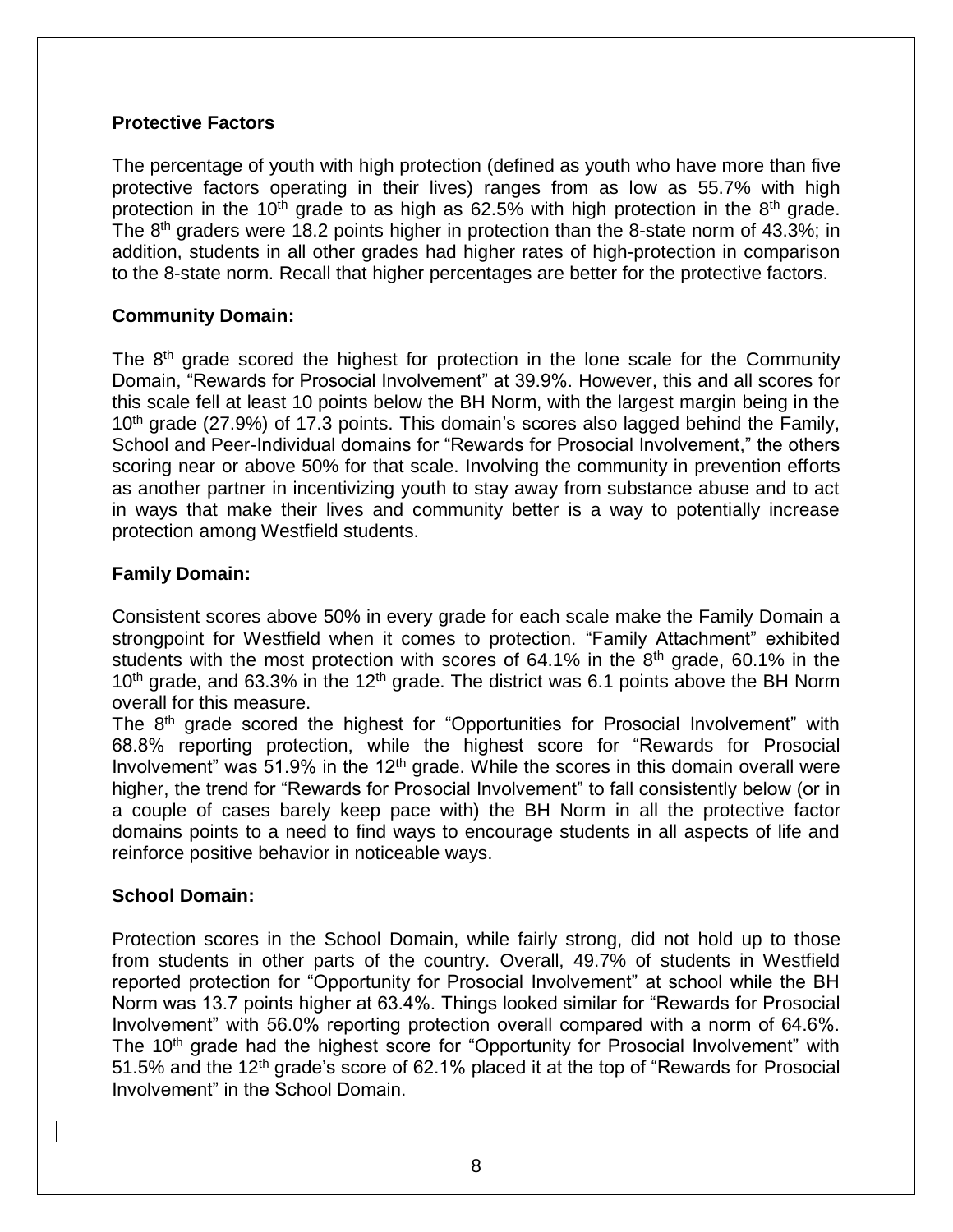# **Peer-Individual Domain:**

In the Peer-Individual Domain, we see a repeat of the same lower scores for "Rewards for Prosocial Involvement" as in the other domains. The overall score for protection in this scale was 49.2%, 5.2 points below average. Another area with even lower scores when compared to the BH Norm was "Interaction with Prosocial Peers" where the 8<sup>th</sup> grade's score of 38.1%, the 10<sup>th</sup> grade's 33.8%, and the 12<sup>th</sup> grade's reported protection of 41.2% were all at least 15 points below the national rate. This scale's score were all squarely below the 50.0% mark as well making it, as well as "Religiosity," the lowest scoring scales in this domain.

More encouraging scores were given for "Belief in the Moral Order" and "Prosocial Involvement." The 8<sup>th</sup> grade's protection score of 72.4% in "Belief in the Moral Order" was the highest score for any scale for any grade. The 10<sup>th</sup> grade was slightly above the BH Norm with its score of 56.5%, and the  $12<sup>th</sup>$  grade, while 1.9 points shy of the 8-state Norm, still reported over half of seniors having protection in this area with a score of 53.7%.

"Prosocial Involvement" had the second-highest score of 56.1%, with all grades reporting protection scores in this scale of over 50.0%. Once again,  $8<sup>th</sup>$  grade was the highest at 61.7%, 3.6 points higher than the BH Norm.

# **Youth Perceptions of Substance Use:**

The PNA Survey asked students the following: "Now think about all the students in your grade at school. How many of them do you think: smoke one or more cigarettes a day, drank alcohol sometime in the past month, used marijuana sometime in the past month, used an illegal drug in the past month (not including marijuana)?" The question was designed to assess student perceptions of peer use.

Peer perception does not always match reality. It's usually the case that far fewer kids use alcohol, drugs and other substances than their peers assume. This erroneous perception has the potential to increase drug use. When young people believe "everyone is doing it," it makes it that much more difficult to refuse alcohol and drugs when they are offered. In Westfield SD, 67.0% of youth said that if they had drank alcohol in the past year, they got it at a party. In these types of social situations, it can be difficult to refuse if a student believes that a majority of their peers are drinking. However, making them aware that a very small number of their classmates actually drink or use drugs can help alleviate some of that social pressure when tough decisions arise.

The best interpretation and application of this data comes from comparing perceived use in relation to students' responses to 30-day substance use questions. For example, 62.2% of  $12<sup>th</sup>$  graders thought at least half the students in their grade smoked marijuana regularly, but the actual data show that it is less than a quarter of students surveyed (23.4%.) The same was true for the  $10<sup>th</sup>$  grade, where 62.3% of students thought the majority of their peers smoked marijuana regularly but in reality only about 1 in 5 (20.8%) had used it in the past month.

Another area with similar misperceptions was alcohol use, where in the  $8<sup>th</sup>$  grade only a "Few," (9.8%) used alcohol in the past 30 days, but 61.9% of students thought that rate was higher. In the 10<sup>th</sup> grade, only 27.2% of students drank alcohol regularly, but 34.9% of kids thought that "Most (71-90%)" or "Almost All (91-100%)" of other sophomores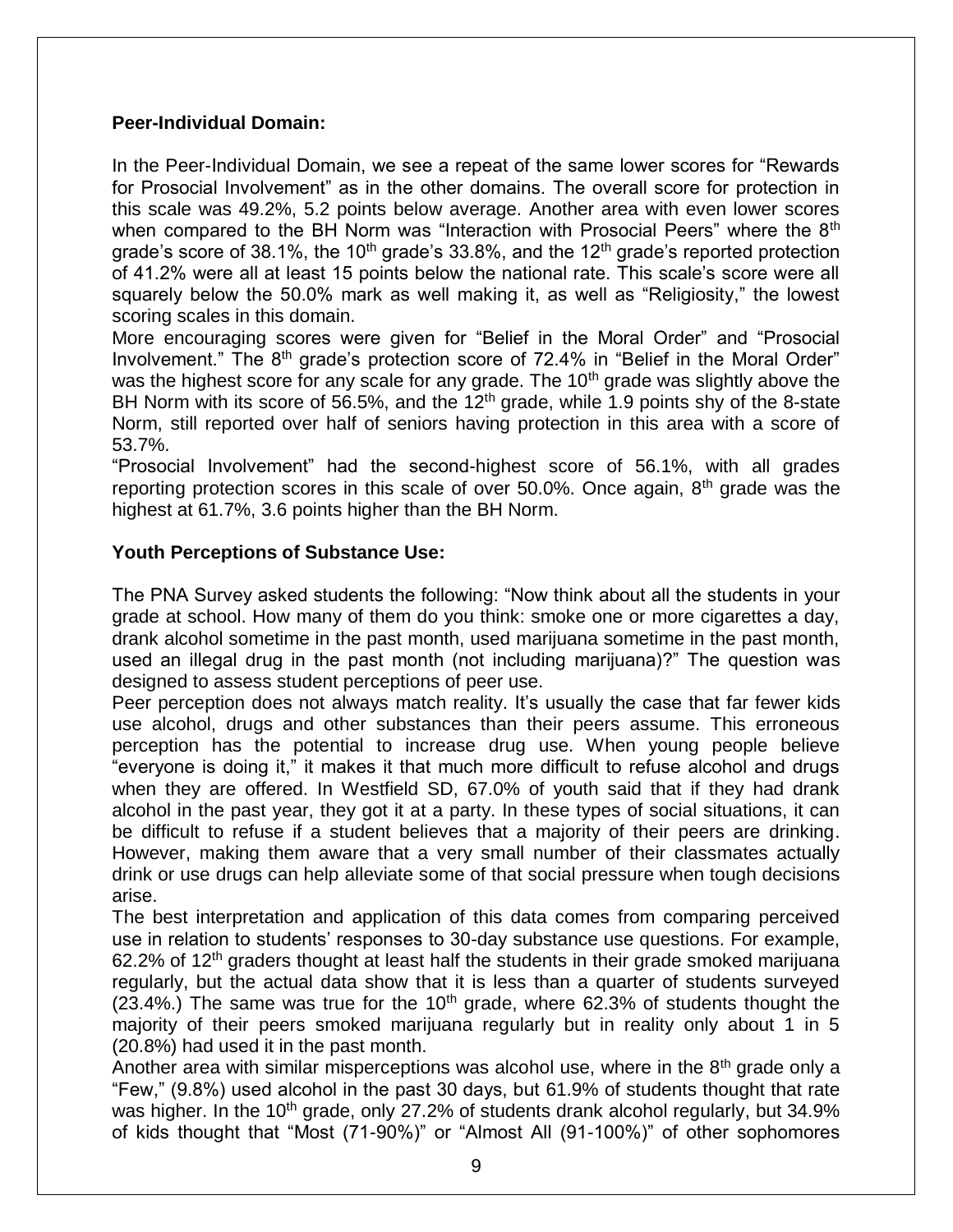drank in the past month. Even in the 12<sup>th</sup> grade which had the highest alcohol use rate at 47.0%, a full 52.5% of seniors thought the rate of drinking among their peers was at least 71.0% or higher. Combating these prevalent misperceptions with facts can help with prevention efforts by showing Westfield youth that NOT using actually puts them solidly in the majority of most of their friends and classmates.

Reference: Westfield Public Schools Prevention Needs Assessment Profile Report, 2017. Bach Harrison, LLC.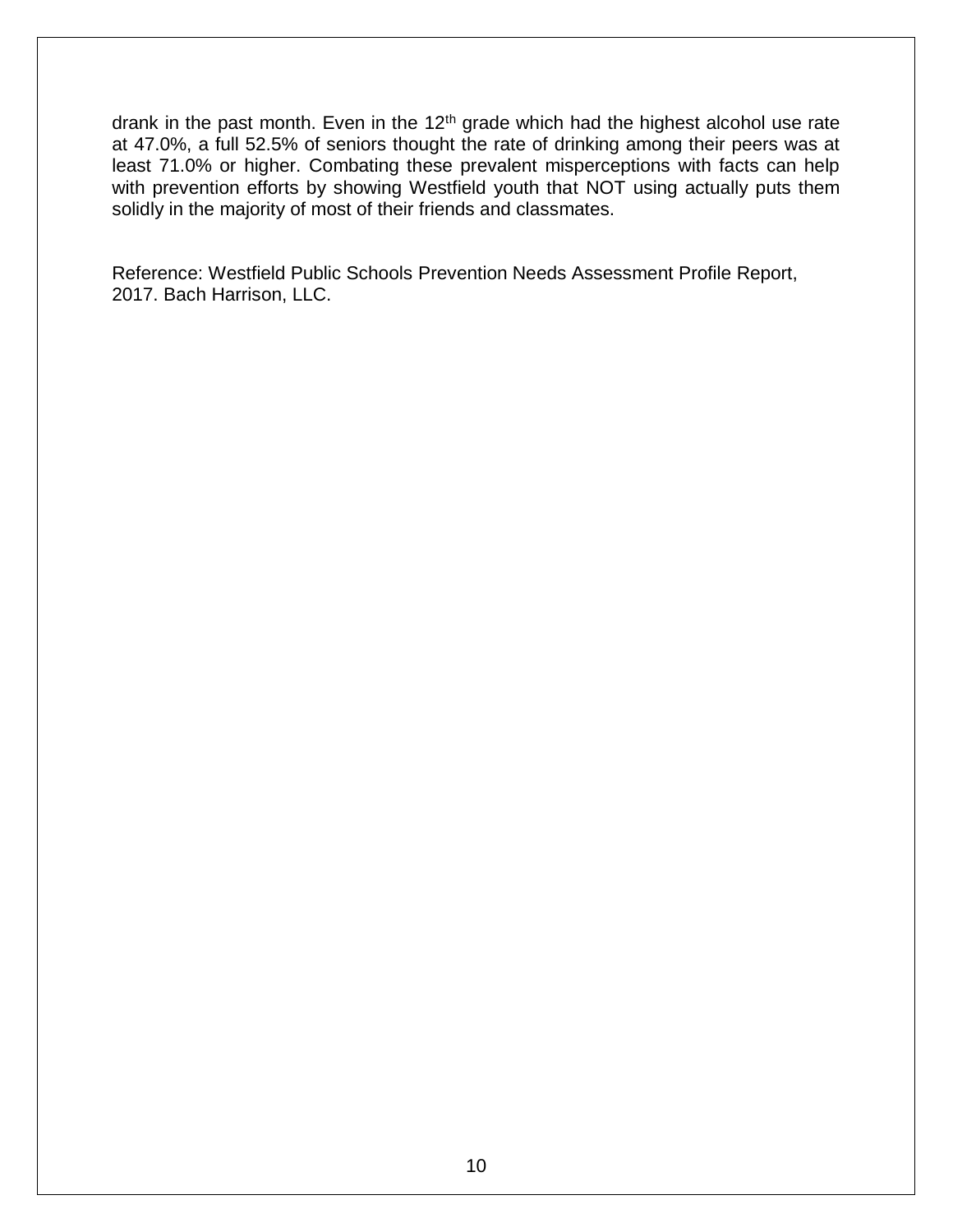# **Table 1. Risk & Protective Factor Scale Definitions**

| <b>Community Domain Risk Factors</b>                                                |                                                                                                                                                                                                                                                                                                                                                                                                                     |  |
|-------------------------------------------------------------------------------------|---------------------------------------------------------------------------------------------------------------------------------------------------------------------------------------------------------------------------------------------------------------------------------------------------------------------------------------------------------------------------------------------------------------------|--|
| <b>Community Disorganization</b>                                                    | Research has shown that neighborhoods with high population density, lack of natural surveillance of<br>public places, physical deterioration, and high rates of adult crime also have higher rates of juvenile<br>crime and drug selling.                                                                                                                                                                           |  |
| Low Neighborhood<br><b>Attachment</b>                                               | A low level of bonding to the neighborhood is related to higher levels of juvenile crime and drug selling.                                                                                                                                                                                                                                                                                                          |  |
| <b>Laws and Norms Favorable</b><br><b>Toward Drug Use</b>                           | Research has shown that legal restrictions on alcohol and tobacco use, such as raising the legal drinking<br>age, restricting smoking in public places, and increased taxation have been followed by decreases in<br>consumption. Moreover, national surveys of high school seniors have shown that shifts in normative<br>attitudes toward drug use have preceded changes in prevalence of use.                    |  |
| Perceived Availability of<br><b>Drugs</b>                                           | The availability of cigarettes, alcohol, marijuana, and other illegal drugs has been related to the use of<br>these substances by adolescents.                                                                                                                                                                                                                                                                      |  |
| <b>Community Domain Protective Factors</b>                                          |                                                                                                                                                                                                                                                                                                                                                                                                                     |  |
| <b>Opportunities for Positive</b><br>Involvement                                    | When opportunities are available in a community for positive participation, children are less likely to<br>engage in substance use and other problem behaviors.                                                                                                                                                                                                                                                     |  |
| <b>Rewards for Positive</b><br>Involvement                                          | Rewards for positive participation in activities helps children bond to the community, thus lowering their<br>risk for substance use.                                                                                                                                                                                                                                                                               |  |
| <b>Family Domain Risk Factors</b>                                                   |                                                                                                                                                                                                                                                                                                                                                                                                                     |  |
| <b>Exposure to Adult Antisocial</b><br><b>Behavior</b>                              | When children are raised in a family or are around adults with a history of problem behaviors (e.g.,<br>violence or ATOD use), the children are more likely to engage in these behaviors.                                                                                                                                                                                                                           |  |
| <b>Sibling Drug Use</b>                                                             | Youth who are raised in a family where their siblings use drugs are more likely to use drugs themselves.                                                                                                                                                                                                                                                                                                            |  |
| <b>Family Conflict</b>                                                              | Children raised in families high in conflict, whether or not the child is directly involved in the conflict,<br>appear at risk for both delinquency and drug use.                                                                                                                                                                                                                                                   |  |
| <b>Parental Attitudes Favorable</b><br><b>Toward Antisocial Behavior</b><br>& Drugs | In families where parents use illegal drugs, are heavy users of alcohol, or are tolerant of children's use,<br>children are more likely to become drug abusers during adolescence. The risk is further increased if<br>parents involve children in their own drug (or alcohol) using behavior, for example, asking the child to<br>light the parent's cigarette or get the parent a beer from the refrigerator.     |  |
| <b>Poor Family Management</b>                                                       | Parents' use of inconsistent and/or unusually harsh or severe punishment with their children places them<br>at higher risk for substance use and other problem behaviors. Also, parents' failure to provide clear<br>expectations and to monitor their children's behavior makes it more likely that they will engage in drug<br>abuse whether or not there are family drug problems                                |  |
| <b>Family Domain Protective Factors</b>                                             |                                                                                                                                                                                                                                                                                                                                                                                                                     |  |
| <b>Family Attachment</b>                                                            | Young people who feel that they are a valued part of their family are less likely to engage in substance<br>use and other problem behaviors.                                                                                                                                                                                                                                                                        |  |
| <b>Opportunities for Prosocial</b><br>Involvement                                   | Young people who are exposed to more opportunities to participate meaningfully in the responsibilities<br>and activities of the family are less likely to engage in drug use and other problem behaviors.                                                                                                                                                                                                           |  |
| <b>Rewards for Prosocial</b><br>Involvement                                         | When parents, siblings, and other family members praise, encourage, and attend to things done well by<br>their child, children are less likely to engage in substance use and problem behaviors.                                                                                                                                                                                                                    |  |
| <b>School Domain Risk Factors</b>                                                   |                                                                                                                                                                                                                                                                                                                                                                                                                     |  |
| <b>Academic Failure</b>                                                             | Beginning in the late elementary grades (grades 4-6) academic failure increases the risk of both drug<br>abuse and delinquency. It appears that the experience of failure itself, for whatever reasons, increases the<br>risk of problem behaviors.                                                                                                                                                                 |  |
| <b>Low Commitment to School</b>                                                     | Surveys of high school seniors have shown that the use of hallucinogens, cocaine, heroin, stimulants, and<br>sedatives or non-medically prescribed tranquilizers is significantly lower among students who expect to<br>attend college than among those who do not. Factors such as liking school, spending time on homework,<br>and perceiving the coursework as relevant are also negatively related to drug use. |  |